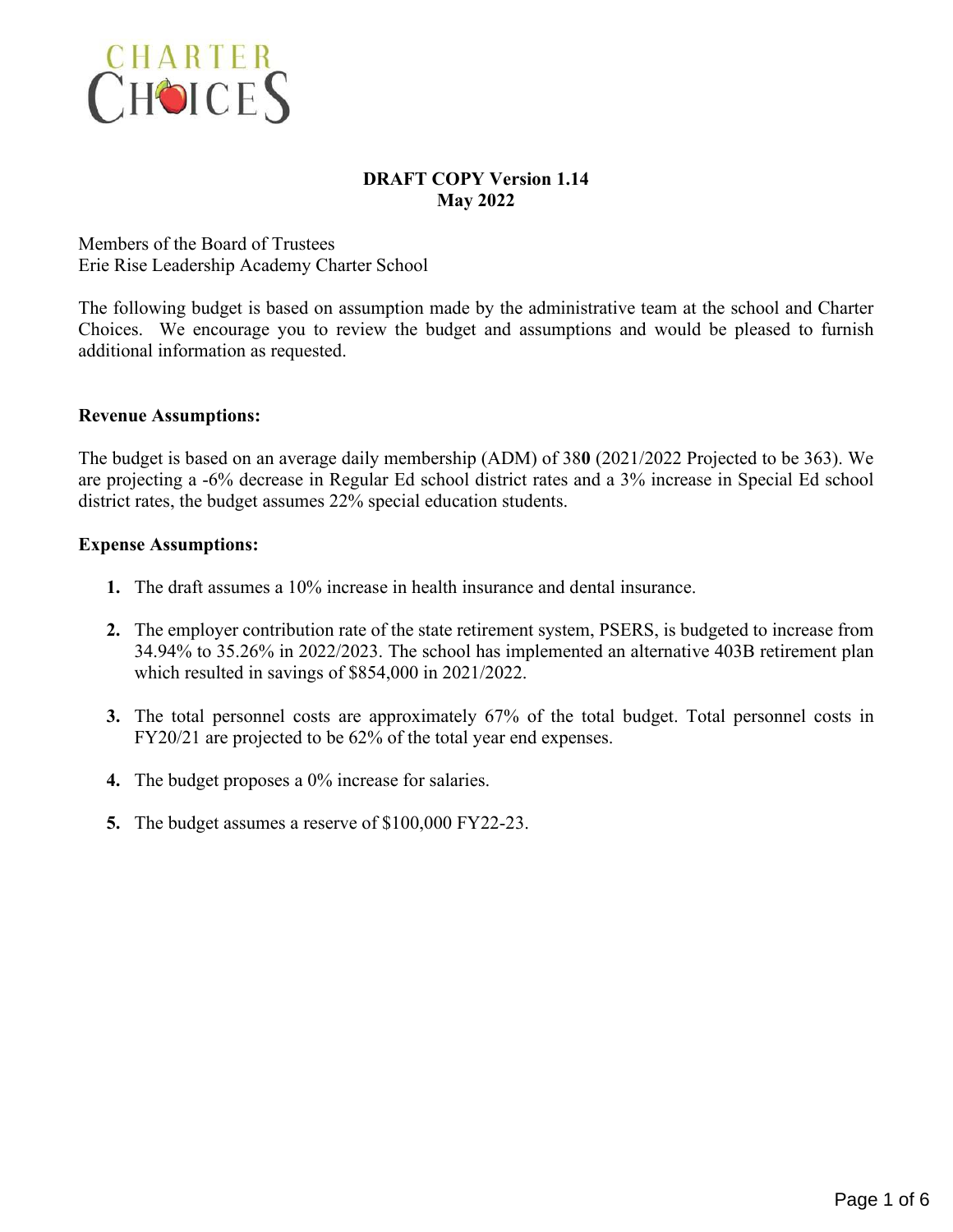|                                            | <b>Total Approved</b><br>2021-2022 Budget | <b>End of Year</b><br><b>Projection 2021-</b> | <b>Proposed Budget</b><br>FY2022-2023 ADM | <b>Variance Proposed</b><br><b>Budget vs. EOY</b> |
|--------------------------------------------|-------------------------------------------|-----------------------------------------------|-------------------------------------------|---------------------------------------------------|
|                                            | <b>ADM 400</b>                            | 2022 ADM 363                                  | 380                                       | Projection                                        |
| Income                                     |                                           |                                               |                                           |                                                   |
| <b>Federal Revenue</b>                     |                                           |                                               |                                           |                                                   |
| <b>Consolidated Entitlements</b>           |                                           |                                               |                                           |                                                   |
| 8514 · Title I (\$299,734)                 | 270,122                                   | 299,734                                       | 299,734                                   |                                                   |
| 8515 · Title II (\$27,582)                 | 25,549                                    | 27,582                                        | 27,582                                    |                                                   |
| 8516 · Title IV (\$20,302)                 | 20,065                                    | 20,302                                        | 20,302                                    | 0                                                 |
| 8517 · 21st Century                        | 400,000                                   | 400,000                                       | 400,000                                   | $\mathbf 0$                                       |
| <b>Total Consolidated Entitlements</b>     | 715,736                                   | 747,618                                       | 747,618                                   | $\mathbf 0$                                       |
| 8745 · ESSER II (\$997,475)                | 252,147                                   | 731,622                                       | 202,955                                   | $-528,667$                                        |
| 8746 · ESSER III (\$2,017,603)             | $\mathbf 0$                               | 189,500                                       | 1,241,300                                 | 1,051,800                                         |
| 8751 · ARP ESSER Learning Loss (\$112,010) | 0                                         | 4,858                                         | 107,152                                   | 102,294                                           |
| 8752 · ARP ESSER Summer School (\$22,402)  | 0                                         | 407                                           | 21,995                                    | 21,588                                            |
| 8753 · ARP ESSER After School (\$22,402)   | 0                                         | 407                                           | 21,995                                    | 21,588                                            |
| 8512 · IDEA (103,325)                      | 99,300                                    | 103,325                                       | 103.325                                   | $\mathbf 0$                                       |
| ARP IDEA (\$20,709)                        | $\mathbf 0$                               | 20,709                                        | $\mathbf 0$                               | $-20,709$                                         |
| 8531 · Food Services - Federal Sources     | 333.800                                   | 33,061                                        | 34,600                                    | 1,539                                             |
| 8531a · Food Services - Fruit & Vegetab    | 10,400                                    | 10,400                                        | 10,900                                    | 500                                               |
| 8531b · Food Services - SSO                | $\pmb{0}$                                 | 297,013                                       | 310,600                                   | 13,587                                            |
| <b>Total Federal Revenue</b>               | 1,411,383                                 | 2,138,921                                     | 2,802,440                                 | 663,519                                           |
| <b>Local Revenue</b>                       |                                           |                                               |                                           |                                                   |
| <b>Current Year Local</b>                  |                                           |                                               |                                           |                                                   |
| 6000 · Regular Education                   | 2,990,696                                 | 2,691,872                                     | 2,651,299                                 | $-40,574$                                         |
| 6001 · Special Education                   | 2,200,924                                 | 1,964,827                                     | 2,129,943                                 | 165,116                                           |
| <b>Total Current Year Local</b>            | 5,191,620                                 | 4,656,699                                     | 4,781,242                                 | 124,543                                           |
| <b>Total Local Revenue</b>                 | 5,191,620                                 | 4,656,699                                     | 4,781,242                                 | 124,543                                           |
| <b>State Revenue</b>                       |                                           |                                               |                                           |                                                   |
| 7320 · Facilities Grant                    | 60,100                                    | 51,448                                        | 53,900                                    | 2,452                                             |
| 7330 · Health Service Revenue              | 7,600                                     | 6,938                                         | 7,300                                     | 362                                               |
| 7400 · Vocational Training of the Unem     | 0                                         | 12,034                                        | 0                                         | $-12,034$                                         |
| 7505 · Ready to Learn Block Grant          | 23,143                                    | 23,143                                        | 23,143                                    | 0                                                 |
| <b>PA Smart Advancing Grant</b>            | 237,909                                   | 237,909                                       | 0                                         | $-237,909$                                        |
| 7600a · Food Services - SSO                | $\mathbf 0$                               | 10,151                                        | 10,700                                    | 549                                               |
| 7600 · Food Services - State Sources       | 13,100                                    | 0                                             | 0                                         | $\mathbf 0$                                       |
| <b>Total State Revenue</b>                 | 341,852                                   | 341,623                                       | 95,043                                    | $-246,580$                                        |
| <b>Other Revenue</b>                       |                                           |                                               |                                           |                                                   |
| 6920 Contributions/Fundraising             | 900                                       | 100                                           | 900                                       | 800                                               |
| 6500 · Interest Revenue - Savings Acct     | 1,700                                     | 2,636                                         | 2,800                                     | 164                                               |
| 6990 · Miscellaneous Revenue               | 600                                       | 634                                           | 700                                       | 66                                                |
| 6750 · Student Activity/Other Income       | 900                                       | 0                                             | 0                                         | $\mathbf 0$                                       |
| 6751 · Student Transp. Bus Aides           | 56,300                                    | 56,300                                        | 58,900                                    | 2,600                                             |
| 6752 · Student Transp. Per Student         | 153,400                                   |                                               | 200,000                                   | 46,600                                            |
| <b>Total Other Revenue</b>                 |                                           | 153,400                                       |                                           |                                                   |
|                                            | 213,800                                   | 213,071                                       | 263,300                                   | 50,229                                            |
| <b>Total Income</b>                        | 7,158,655                                 | 7,350,314                                     | 7,942,025                                 | 591,711                                           |
| <b>Gross Profit</b>                        | 7,158,655                                 | 7,350,314                                     | 7,942,025                                 | 591,711                                           |
| <b>Expense</b>                             |                                           |                                               |                                           |                                                   |
| <b>Personnel Costs</b>                     |                                           |                                               |                                           |                                                   |
| <b>Salaries</b>                            |                                           |                                               |                                           |                                                   |
| <b>21st Century Wages</b>                  |                                           |                                               |                                           |                                                   |
| 1100101 · 21st Century - Instruction       | 176,904.00                                | 176,904                                       | 176,904                                   |                                                   |
| 2100101 · 21st Century - Pupil Personnel   | 72,289.00                                 | 72,289                                        | 72,289                                    | ŋ                                                 |
| 2700101 · 21st Century - Bus Monitors      | 34,560.00                                 | 34,560                                        | 34,560                                    | 0                                                 |
| <b>Total 21st Century Wages</b>            | 283,753                                   | 283,753                                       | 283,753                                   | $\mathbf 0$                                       |
| 2300100 · Administration                   | 385,257                                   | 280,214                                       | 467,437                                   | 187,223                                           |
| 2300100 ESSER II Salaries                  | 0                                         | 170,000                                       | 0                                         | -170,000                                          |
| 2300100 ARP ESSER III Salaries             | 0                                         | 98,750                                        | 151,250                                   | 52,500                                            |
| 2700100 · Student Transportation           | 141,752                                   | 144,009                                       | 276,822                                   | 132,813                                           |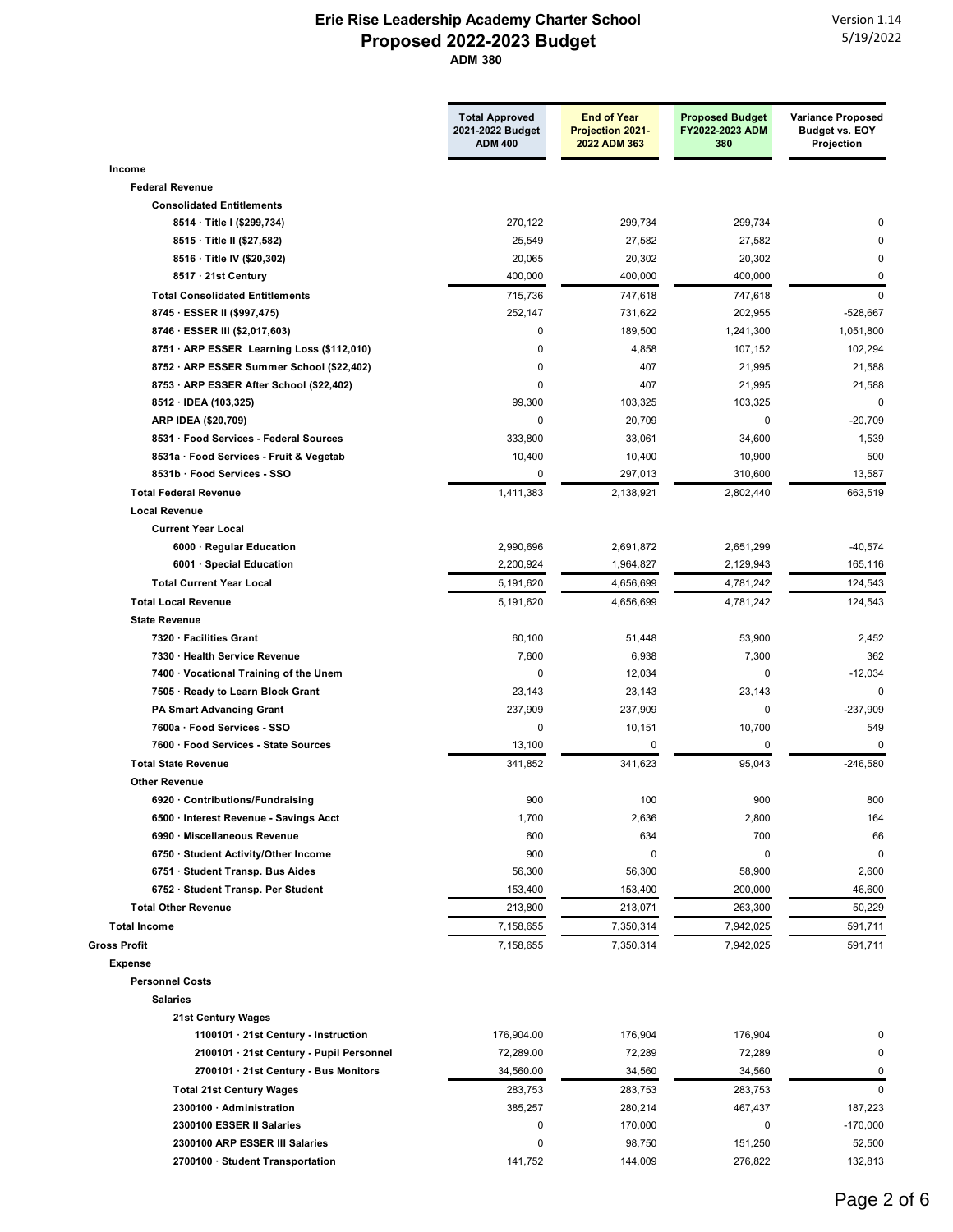|                                          | <b>Total Approved</b><br>2021-2022 Budget<br><b>ADM 400</b> | <b>End of Year</b><br>Projection 2021-<br>2022 ADM 363 | <b>Proposed Budget</b><br>FY2022-2023 ADM<br>380 | <b>Variance Proposed</b><br><b>Budget vs. EOY</b><br>Projection |
|------------------------------------------|-------------------------------------------------------------|--------------------------------------------------------|--------------------------------------------------|-----------------------------------------------------------------|
| 3000100 · Food Service                   | 85,995                                                      | 70,814                                                 | 102,921                                          | 32,107                                                          |
| 1100100 · Instructional                  | 1,141,012                                                   | 719,026                                                | 1.241.398                                        | 522,371                                                         |
| 1100100 ESSER II Salaries                | 0                                                           | 324,000                                                | 0                                                | $-324,000$                                                      |
| 1190100 · Instructional Aides            | 241,605                                                     | 196,871                                                | 7,799                                            | $-189,072$                                                      |
| 1190100 ESSER II Salaries                | 0                                                           | 0                                                      | 162,000                                          | 162,000                                                         |
| 1190100 ARP ESSER III Salaries           | 0                                                           | 0                                                      | 103,862                                          | 103,862                                                         |
| 2600100 · Maintenance                    | 182.471                                                     | 54,636                                                 | 98,300                                           | 43,663                                                          |
| 2400100 · Nurse                          | 93,581                                                      | 69,253                                                 | 102,581                                          | 33,328                                                          |
| 1200100 · Special Education              | 340,300                                                     | 229,168                                                | 394,778                                          | 165,610                                                         |
| 2100100 · Support Services               | 240,698                                                     | 228,054                                                | 46,172                                           | $-181,882$                                                      |
| 2100100 ARP ESSER III Salaries           | 0                                                           | $\Omega$                                               | 309,000                                          | 309,000                                                         |
| 1105100 · Title I Teachers               | 173,076                                                     | 154,209                                                | 178,320                                          | 24,111                                                          |
| <b>Stipends/Bonuses</b>                  |                                                             |                                                        |                                                  |                                                                 |
| 1103100 · Incentive Bonus                | 0                                                           | 2,500                                                  | $\mathbf 0$                                      | $-2,500$                                                        |
| 1104100 · After School Program Stipend   | 0                                                           | 8,151                                                  | $\mathbf 0$                                      | $-8,151$                                                        |
| 1109103 · ESSER II Payroll Stipend       | 0                                                           | 125,000                                                | 0                                                | $-125,000$                                                      |
| 1109103 · ARP ESSER III Payroll Stipend  | 0                                                           | $\mathbf 0$                                            | 0                                                | $\mathbf 0$                                                     |
| ARP ESSER Summer School Payroll Stipend  | 0                                                           | $\mathbf 0$                                            | 21.995                                           | 21,995                                                          |
| ARP ESSER After School Payroll Stipend   | $\Omega$                                                    | 0                                                      | 21,995                                           | 21,995                                                          |
| 1109100 Other Program Stipend            | $\Omega$                                                    | 40,050                                                 | 0                                                | $-40,050$                                                       |
| 1109101 · Overtime                       | 0                                                           | 19,881                                                 | $\mathbf 0$                                      | $-19,881$                                                       |
| 1109102 · PA Smart Advancing Grant       | 0                                                           | 7,402                                                  | $\mathbf 0$                                      | $-7.402$                                                        |
| 1106100 · Insurance Opt-out              | 11,000                                                      | 17,000                                                 | 17,000                                           | $\Omega$                                                        |
| <b>Total Stipends/Bonuses</b>            | 11,000                                                      | 219,985                                                | 60,990                                           | $-158,995$                                                      |
| <b>Total Salaries</b>                    | 3,320,500                                                   | 3,242,740                                              | 3,987,381                                        | 744,641                                                         |
| <b>Payroll Taxes</b>                     |                                                             |                                                        |                                                  |                                                                 |
| <b>SS &amp; Medicare Taxes</b>           |                                                             |                                                        |                                                  |                                                                 |
| 21st Century                             |                                                             |                                                        |                                                  |                                                                 |
| 1100221 · 21st Century - Instruction     | 15,302.20                                                   | 15,302                                                 | 15,302                                           | 0                                                               |
| 2100221 · 21st Century - Pupil Personnel | 6,253.00                                                    | 6,253                                                  | 6,253                                            | 0                                                               |
| 2700221 · 21st Century - Bus Monitors    | 2,989.44                                                    | 2,989                                                  | 2,989                                            | 0                                                               |
| <b>Total 21st Century</b>                | 24,545                                                      | 24,545                                                 | 24,545                                           | $\Omega$                                                        |
| 2300220 Administration                   | 29,472                                                      | 25,560                                                 | 35,759                                           | 10,199                                                          |
| 2300220 ESSER II Taxes                   | 0                                                           | 11,475                                                 | 0                                                | $-11,475$                                                       |
| 2300220 ARP ESSER III Taxes              | 0                                                           | 7,554                                                  | 11,571                                           | 4,017                                                           |
| 2700220 · Student Transportation         | 10,844                                                      | 10,294                                                 | 21,177                                           | 10,883                                                          |
| 3000220 · Food Service                   | 6,579                                                       | 5,615                                                  | 7,873                                            | 2,258                                                           |
| 1100220 · Instruction                    | 87,287                                                      | 56,343                                                 | 94,967                                           | 38,624                                                          |
| 1100220 ESSER II Taxes                   | 0                                                           | 24,786                                                 | 0                                                | $-24,786$                                                       |
| 1190220 · Instructional Aides            | 18,483                                                      | 17,312                                                 | 597                                              | $-16,715$                                                       |
| 1190220 ESSER II Taxes                   | 0                                                           | 0                                                      | 12,393                                           | 12,393                                                          |
| 1190220 ARP ESSER III Taxes              | 0                                                           | 0                                                      | 7,945                                            | 7,945                                                           |
| 2600220 · Maintenance                    | 13,959                                                      | 4,304                                                  | 7,520                                            | 3,216                                                           |
| 2400220 Nurse                            | 7,159                                                       | 5,515                                                  | 7,847                                            | 2,333                                                           |
| 1200220 · Special Education              | 26,033                                                      | 19,231                                                 | 30,201                                           | 10,969                                                          |
| 2100220 · Support Services               | 18,413                                                      | 18,223                                                 | 3,532                                            | $-14,691$                                                       |
| 2100220 ARP ESSER III Taxes              | 0                                                           | 0                                                      | 23,638                                           | 23,638                                                          |
| 1105220 · Title I Teachers               | 13,240                                                      | 12,737                                                 | 13,642                                           | 905                                                             |
| <b>Stipends and Bonus Taxes</b>          | 842                                                         | 0                                                      | 4,666                                            | 4,666                                                           |
| <b>Total SS &amp; Medicare Taxes</b>     | 256,856                                                     | 243,494                                                | 307,872                                          | 64,378                                                          |
| Unemployment                             |                                                             |                                                        |                                                  |                                                                 |
| 2300250 Administration                   | 7,200                                                       | 8,800                                                  | 9,600                                            | 800                                                             |
| 2700250 · Student Transportation         | 4,800                                                       | 8,000                                                  | 8,000                                            | $\mathbf 0$                                                     |
| 3000250 · Food Service                   | 3,200                                                       | 3,200                                                  | 2,400                                            | $-800$                                                          |
| 1100250 · Instruction                    | 23,200                                                      | 24,000                                                 | 22,400                                           | $-1,600$                                                        |
| 1190250 · Instructional Aides            | 7,200                                                       | 7,200                                                  | 7,200                                            | 0                                                               |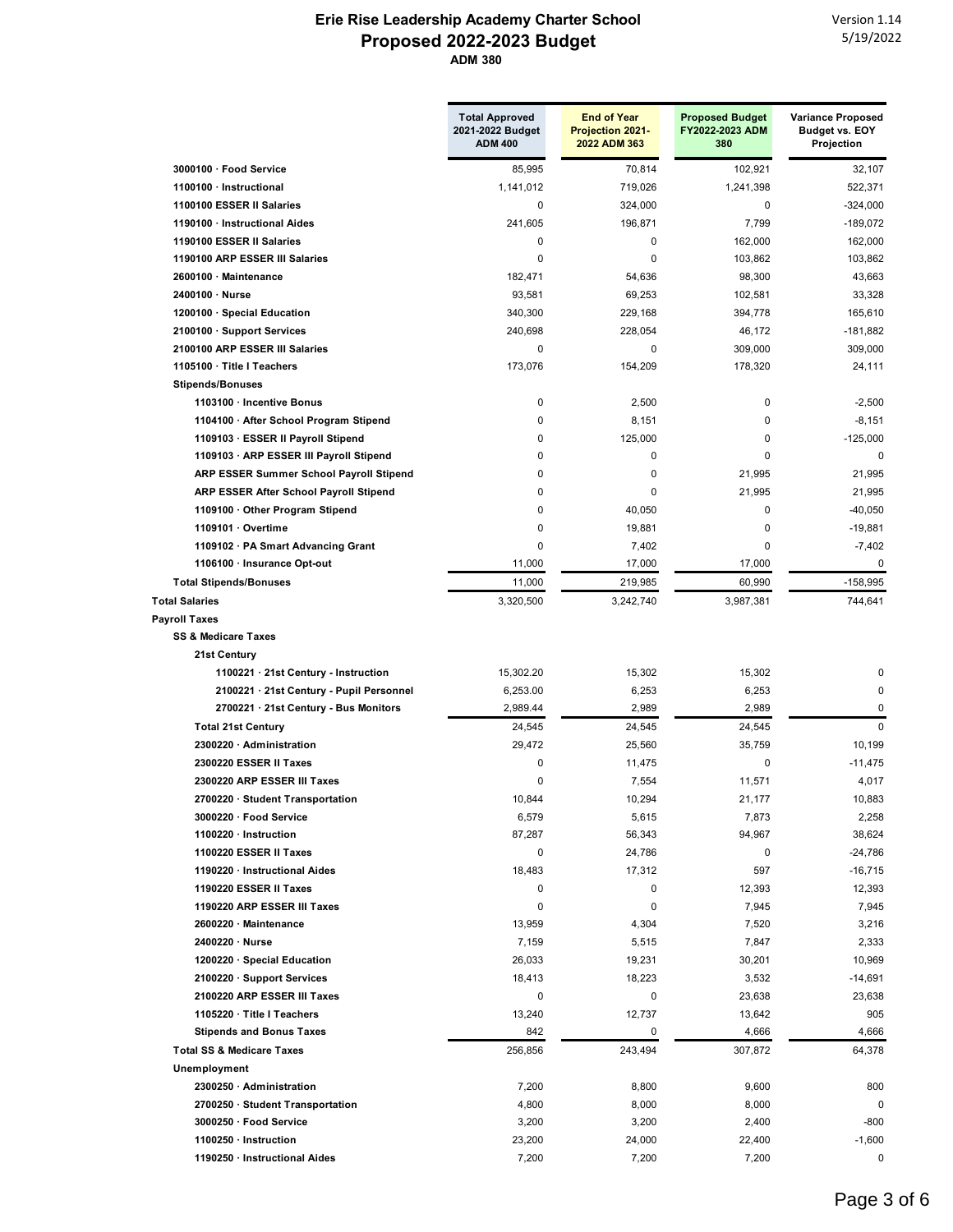|                                                  | <b>Total Approved</b><br>2021-2022 Budget<br><b>ADM 400</b> | <b>End of Year</b><br><b>Projection 2021-</b><br>2022 ADM 363 | <b>Proposed Budget</b><br>FY2022-2023 ADM<br>380 | <b>Variance Proposed</b><br><b>Budget vs. EOY</b><br>Projection |
|--------------------------------------------------|-------------------------------------------------------------|---------------------------------------------------------------|--------------------------------------------------|-----------------------------------------------------------------|
| 2600250 · Maintenance                            | 4,800                                                       | 813                                                           | 2,400                                            | 1,587                                                           |
| 2400250 · Nurse                                  | 1,600                                                       | 1,600                                                         | 1,600                                            | 0                                                               |
| 1200250 · Special Education                      | 7,200                                                       | 4,000                                                         | 6,400                                            | 2,400                                                           |
| 2100250 · Support Services                       | 5,600                                                       | 5,600                                                         | 7,200                                            | 1,600                                                           |
| 1105250 · Title I Teachers                       | 3,200                                                       | 2,437                                                         | 3,200                                            | 763                                                             |
| <b>Total Unemployment</b>                        | 68,000                                                      | 65,649                                                        | 70,400                                           | 4,751                                                           |
| <b>Total Payroll Taxes</b>                       | 324,856                                                     | 309,143                                                       | 378,272                                          | 69,129                                                          |
| 403B                                             |                                                             |                                                               |                                                  |                                                                 |
| 2300231 · Administration                         | 14,315                                                      | 12,611                                                        | 17,336                                           | 4,725                                                           |
| 2300231 ESSER II 403B                            | $\pmb{0}$                                                   | 7,500                                                         | 0                                                | $-7,500$                                                        |
| 2300231 ARP ESSER III 403B                       | $\mathbf 0$                                                 | 4,685                                                         | 7,563                                            | 2,878                                                           |
| 2700231 · Student Transportation                 | 6,214                                                       | 0                                                             | 12,968                                           | 12,968                                                          |
| 3000231 · Food Service                           | 4,300                                                       | 3,481                                                         | 5,146                                            | 1,665                                                           |
| $1100231 \cdot$ Instruction                      | 51,025                                                      | 35,786                                                        | 62,070                                           | 26,284                                                          |
| 1100231 ESSER II 403B                            | $\pmb{0}$                                                   | 16,200                                                        | $\pmb{0}$                                        | $-16,200$                                                       |
| 1190231 · Instructional Aides                    | 12,080                                                      | 10,890                                                        | 383                                              | $-10,507$                                                       |
| 1190231 ESSER II 403B                            | 0                                                           | $\mathbf 0$                                                   | 8,107                                            | 8,107                                                           |
| 1190231 ARP ESSER III 403B                       | 0                                                           | $\mathbf 0$                                                   | 5,193                                            | 5,193                                                           |
| 2600231 · Maintenance                            | 9,124                                                       | 2,747                                                         | 4,915                                            | 2,168                                                           |
| 2400231 · Nurse                                  | 4,679                                                       | 3,604                                                         | 5,129                                            | 1,525                                                           |
| 1200231 · Special Education                      | 14,521                                                      | 9,811                                                         | 16,879                                           | 7,068                                                           |
| 2100231 · Support Services                       | 12,035                                                      | 11,260                                                        | 3,425                                            | $-7,836$                                                        |
| 2100231 ARP ESSER III 403B                       | 0                                                           | 0                                                             | 12,452                                           | 12,452                                                          |
| 1105231 · Title I Teachers                       | 4,135                                                       | 5,272                                                         | 6,670                                            | 1,397                                                           |
| <b>Stipends and Bonus 403B</b>                   | 481                                                         | 0                                                             | 2,839                                            | 2,839                                                           |
| Total 403B<br><b>PSERS</b>                       | 132,909                                                     | 123,848                                                       | 171,073                                          | 47,226                                                          |
| 21st Century                                     |                                                             |                                                               |                                                  |                                                                 |
| 1100233 · 21st Century - Instruction             | 14, 152.07                                                  | 14,152                                                        | 14,152                                           | 0                                                               |
| 2100233 · 21st Century - Pupil Personnel         | 5,783.12                                                    | 5,783                                                         | 5,783                                            | 0                                                               |
| 2700233 · 21st Century - Student Transpor        | 2,764.80                                                    | 2,765                                                         | 2,765                                            | 0                                                               |
| <b>Total 21st Century</b>                        | 22,700                                                      | 22,700                                                        | 22,700                                           | $\mathbf 0$                                                     |
| 2300230 · Administration                         | 34,578                                                      | 56,897                                                        | 42,563                                           | $-14,334$                                                       |
| 2700230 · Student Transportation                 | 6,105                                                       | 2,934                                                         | 6,161                                            | 3,227                                                           |
| 1100230 · Instruction                            | 42,111                                                      | 30,294                                                        | 0                                                | $-30,294$                                                       |
| 1200230 · Special Education                      | 17,427                                                      | 19,380                                                        | 20,167                                           | 787                                                             |
| 2100230 · Support Services                       | 0                                                           | 516                                                           | 13,276                                           | 12,760                                                          |
| 1105230 · Title I Teachers                       | 31,576                                                      | 22,177                                                        | 15,841                                           | -6,336                                                          |
| <b>Stipends and Bonus PSERS</b>                  | 479                                                         | 0                                                             | 1,483                                            | 1,483                                                           |
| <b>Total PSERS</b>                               | 154,975                                                     | 154,897                                                       | 122,191                                          | -32,706                                                         |
| <b>Health Insurance</b>                          |                                                             |                                                               |                                                  |                                                                 |
| 1100211 · Dental                                 | 29,718                                                      | 34,428                                                        | 31,609                                           | $-2,819$                                                        |
| 1100210 · Health                                 | 453,779                                                     | 421,180                                                       | 455,912                                          | 34,731                                                          |
| 1100210 Health ESSER II                          | 0                                                           | 24,922                                                        | 0                                                | -24,922                                                         |
| 1100210 Health ARP ESSER III                     | 0                                                           | 3,511                                                         | 44,027                                           | 40,516                                                          |
| <b>Total Health Insurance</b>                    | 483,497                                                     | 484,042                                                       | 531,548                                          | 47,506                                                          |
| <b>Supplemental Insurance</b>                    |                                                             |                                                               |                                                  |                                                                 |
| 1100212 · Aflac                                  | 600                                                         | -61                                                           | 600                                              | 661                                                             |
| 2300212 · Life Insurance                         | 3,700                                                       | 2,985                                                         | 3,200                                            | 215                                                             |
| <b>Total Supplemental Insurance</b>              | 4,300                                                       | 2,924                                                         | 3,800                                            | 876                                                             |
| <b>Total Personnel Costs</b>                     | 4,421,036                                                   | 4,317,595                                                     | 5,194,266                                        | 876,672                                                         |
| $5100800 \cdot$ Bank Fees                        | 300                                                         | 300                                                           | 400                                              | 100                                                             |
| 1100640 · Books/Instructional Aids               | 85,600                                                      | 85,600                                                        | 0                                                | $-85,600$                                                       |
| <b>ARP ESSER III Curriculum</b>                  | 0                                                           | 0                                                             | 150,000                                          | 150,000                                                         |
| Books/Instructional Aids ARP ESSER Learning Loss | 0                                                           | 4,858                                                         | 74,951                                           | 70,093                                                          |
| <b>Consumable Supplies</b>                       |                                                             |                                                               |                                                  |                                                                 |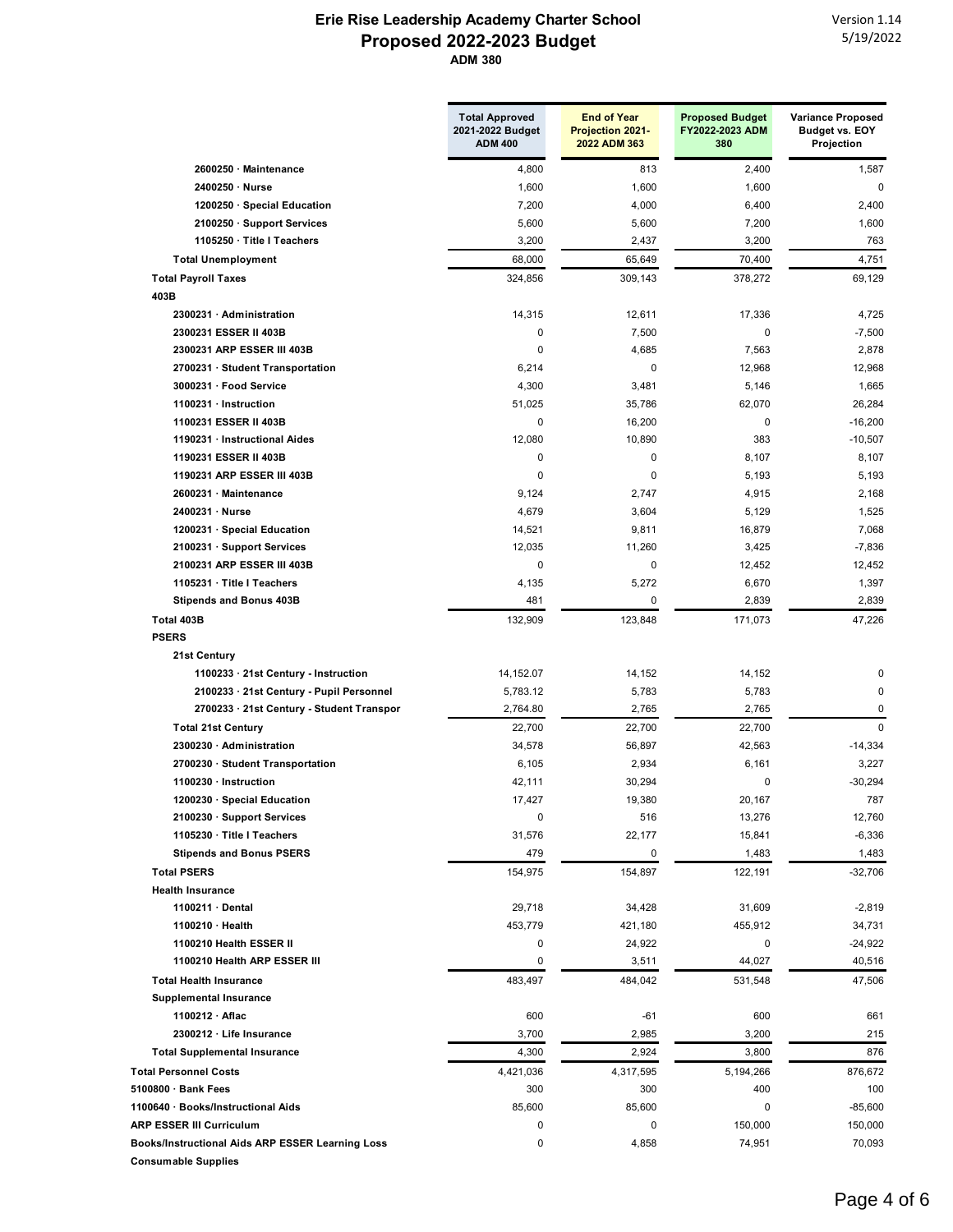|                                                 | <b>Total Approved</b><br>2021-2022 Budget<br><b>ADM 400</b> | <b>End of Year</b><br><b>Projection 2021-</b><br>2022 ADM 363 | <b>Proposed Budget</b><br>FY2022-2023 ADM<br>380 | <b>Variance Proposed</b><br><b>Budget vs. EOY</b><br>Projection |
|-------------------------------------------------|-------------------------------------------------------------|---------------------------------------------------------------|--------------------------------------------------|-----------------------------------------------------------------|
| 1100603 · 21st Century Instruction Supp         | 3,845.90                                                    | 3,846                                                         | 4,100                                            | 254                                                             |
| 1100604 · 21st Century School Funded            | 35,000.00                                                   | 37,581                                                        | 10,000                                           | $-27,581$                                                       |
| 2300600 · Administration                        | 13,800                                                      | 18,489                                                        | 19,400                                           | 911                                                             |
| ARP ESSER III Kickboard SEL                     | 0                                                           | 0                                                             | 20,000                                           | 20,000                                                          |
| ARP ESSER III Character Be About It             | 0                                                           | $\Omega$                                                      | 30,000                                           | 30,000                                                          |
| 3000600 · Food Service Supplies                 | 100                                                         | 381                                                           | 400                                              | 19                                                              |
| 2400600 · Health                                | 5,900                                                       | 7,553                                                         | 7,900                                            | 347                                                             |
| 1100600 · Instruction                           | 37,800                                                      | 49,836                                                        | 52,200                                           | 2,364                                                           |
| <b>ARP ESSER III Virtual Library</b>            | $\mathbf{0}$                                                | $\mathbf 0$                                                   | 25,000                                           | 25,000                                                          |
| 2700600 · Vehicle Fuel & Supplies               | 14,100                                                      | 23,583                                                        | 58,000                                           | 34,417                                                          |
| <b>Total Consumable Supplies</b>                | 110,546                                                     | 141,270                                                       | 227,000                                          | 85,730                                                          |
| <b>Contracted Services</b>                      |                                                             |                                                               |                                                  |                                                                 |
| 21st Century                                    |                                                             |                                                               |                                                  |                                                                 |
| 1100305 · 21st Century Instruction Servic       | 20,448.00                                                   | 20,448                                                        | 21,400                                           | 952                                                             |
| 2100300 · 21st Century Admin Services           | 23,520.00                                                   | 23,520                                                        | 24,600                                           | 1,080                                                           |
| 2100500 · 21st Century Admin Other Purch        | 2,288.47                                                    | 2,288                                                         | 2,400                                            | 112                                                             |
| 2500301 · 21st Century Business Services        | 18,900.00                                                   | 18,900                                                        | 19,800                                           | 900                                                             |
| <b>Total 21st Century</b>                       | 65,156                                                      | 65,156                                                        | 68,200                                           | 3,044                                                           |
| 2300326 Administrative Consultants              | 24,500                                                      | 24,500                                                        | 25,700                                           | 1,200                                                           |
| 2500320 · Audit                                 | 12,000                                                      | 12,000                                                        | 12,600                                           | 600                                                             |
| ARP ESSER III Booker T. Washington              | 0                                                           | 45,000                                                        | 75,000                                           | 30,000                                                          |
| 2700301 Bus Contracted Service                  | 0                                                           | 6,297                                                         | 6,600                                            | 303                                                             |
| 2500300 · Business Services                     | 70,900                                                      | 74,016                                                        | 77,400                                           | 3,384                                                           |
| 2300541 · Community Relations                   | 5,000                                                       | 5,000                                                         | 5,300                                            | 300                                                             |
| <b>ARP ESSER III Educational Consultants</b>    | 0                                                           | 0                                                             | 75,000                                           | 75,000                                                          |
| ARP ESSER Learning Loss Educational Consultants | 0                                                           | $\mathbf 0$                                                   | 21,000                                           | 21,000                                                          |
| 2300305 · E-Rate                                | 1,000                                                       | 1,000                                                         | 1,100                                            | 100                                                             |
| 3000300 · Food Service - Student Meals          | 246,500                                                     | 263,268                                                       | 275,400                                          | 12,132                                                          |
| 3000301 · Food Service - Other Services         | 27,600                                                      | 280                                                           | 300                                              | 20                                                              |
| <b>ARP ESSER III Food Services</b>              | 0                                                           | 0                                                             |                                                  |                                                                 |
| 2400300 · Health Services                       |                                                             |                                                               | 6,300                                            | 6,300<br>100                                                    |
|                                                 | 1,000<br>0                                                  | 1,000                                                         | 1,100                                            |                                                                 |
| 1100306 · Instructional Coach                   |                                                             | 6,835                                                         | 23,079                                           | 16,244                                                          |
| 2300350 · Legal Services                        | 65,000                                                      | 64,313                                                        | 67,300                                           | 2,988                                                           |
| 2600305 · Maintenance/Engineer 1099             | 35,750                                                      | 33,826                                                        | 53,999                                           | 20,173                                                          |
| 2500330 · Payroll Service                       | 11,300                                                      | 10,472                                                        | 11,000                                           | 528                                                             |
| <b>Professional Development</b>                 |                                                             |                                                               |                                                  |                                                                 |
| 1100324 · Professional Dev. - Training          | 6,000                                                       | 3,202                                                         | 3,400                                            | 198                                                             |
| 1100325 · Professional Dev. - Contractor        | 10,000                                                      | 10,000                                                        | 10,000                                           | 0                                                               |
| 2300324 · Professional Dev. - Board Exp         | 18,300                                                      | 18,300                                                        | 19,200                                           | 900                                                             |
| Professional Dev ESSER II                       | 0                                                           | 10,000                                                        | 0                                                | $-10,000$                                                       |
| Professional Dev ARP ESSER Learning Loss        | 0                                                           | 0                                                             | 11,201                                           | 11,201                                                          |
| <b>Total Professional Development</b>           | 34,300                                                      | 41,502                                                        | 43,801                                           | 2,299                                                           |
| $2600301 \cdot$ Security                        | $\pmb{0}$                                                   | 0                                                             | 0                                                | 0                                                               |
| <b>Special Education Instruction C</b>          |                                                             |                                                               |                                                  |                                                                 |
| 1200303 · Community County Day School           | 209,000                                                     | 118,040                                                       | 121,300                                          | 3,261                                                           |
| 1200301 · Northwest Tri-County IU               | 92,054                                                      | 85,798                                                        | 89,800                                           | 4,002                                                           |
| 1200302 · Sarah Reed Children's Center          | 50,200                                                      | 29,876                                                        | 21,600                                           | $-8,276$                                                        |
| 1200300 · Special Education Consultant          | 11,300                                                      | 11,300                                                        | 11,900                                           | 600                                                             |
| <b>Total Special Education Instruction C</b>    | 362,554                                                     | 245,014                                                       | 244,600                                          | -414                                                            |
| 1100304 · Substitute Teacher                    | 45,878                                                      | 45,818                                                        | 45,878                                           | 59                                                              |
| <b>Total Contracted Services</b>                | 1,008,438                                                   | 945,297                                                       | 1,140,656                                        | 195,359                                                         |
| Equipment                                       |                                                             |                                                               |                                                  |                                                                 |
| PA Smart Advancing Grant - Robotics Program     | 237,909                                                     | 230,507                                                       | 18,720                                           | $-211,787$                                                      |
| 3000750 · Food Service Equipment                | 3,000                                                       | 3,000                                                         | 3,200                                            | 200                                                             |
| 1100750 · Furniture                             | 15,000                                                      | 15,000                                                        | 15,700                                           | 700                                                             |
| 2400750 · Health Service Equipment              | 1,300                                                       | 1,300                                                         | 1,400                                            | 100                                                             |